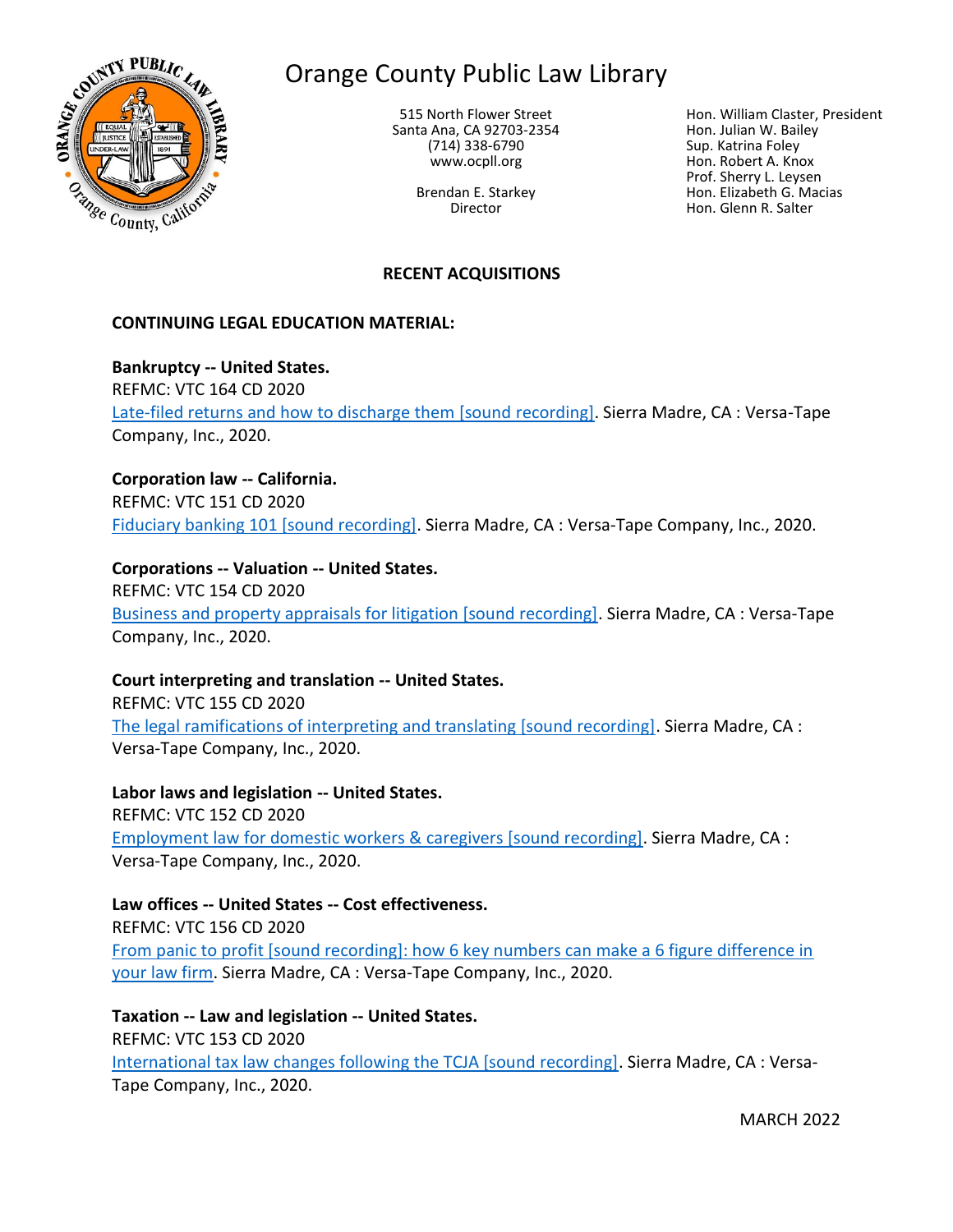#### **PRINT MATERIAL:**

**Air Pollution -- Law and legislation -- United States.** GEN4: KF3812 .B45 2021 [Clean Air Act:](https://innopac.ocpll.org/record=b240169) essentials. Third edition. Roy S. Belden and Angela R. Morrison. Chicago, Illinois : American Bar Association, Environment Energy and Resources Section, 2021.

# **Annotations and citations (Law) -- United States.**

GEN4: KF245 .T47 2021 [Legal citation in a nutshell.](https://innopac.ocpll.org/record=b237669) Third edition. Larry L. Teply. Saint Paul, MN : West Academic Publishing, 2021.

#### **Apportionment (Election law) -- United States.**

GEN4: KF4905 .S33 2022 [Resolving gerrymandering: a manageable standard.](https://innopac.ocpll.org/record=b242603) Robert Schafer. Chicago, Illinois : American Bar Association, 2022.

#### **Audit committees -- United States.**

GEN A: HF5667 .A833 2021 [Audit committee deskbook.](https://innopac.ocpll.org/record=b240915) Edited by Todd A. Murray, Eric G. Pearson, and Mark T. Plichta. New York, New York : Practising Law Institute, [2021]-

#### **Band musicians -- United States -- Handbooks, manuals.**

GEN4: KF390.E57 S87 2021 [Music law: how to run your band's business.](https://innopac.ocpll.org/record=b239864) 10<sup>th</sup> edition. Richard Stim. [Berkeley, California] : Nolo, 2021.

#### **Bankruptcy -- United States.**

GEN4; REFSH: KF1524.85 .O54 2022 [How to file for chapter 7 bankruptcy.](https://innopac.ocpll.org/record=b240923) 22<sup>nd</sup> edition. Attorney Cara O'Neill & Albin Renauer, J.D. [Berkeley, California] : Nolo, 2022.

**Business enterprises -- Law and legislation -- California.** GEN3: KFC345 .L58 [Litigating and judging California business entity governance disputes.](https://innopac.ocpll.org/record=b242664) California Business Governance Project. New York, NY : Matthew Bender, LexisNexis, 2019-

**Children -- Legal status, laws, etc. -- California.** GEN3: KFC111.M5 .A294 [California Welfare Code annotated. Children and youths.](https://innopac.ocpll.org/record=b242691) 2021. Miamisburg, OH : LexisNexis, [2019]-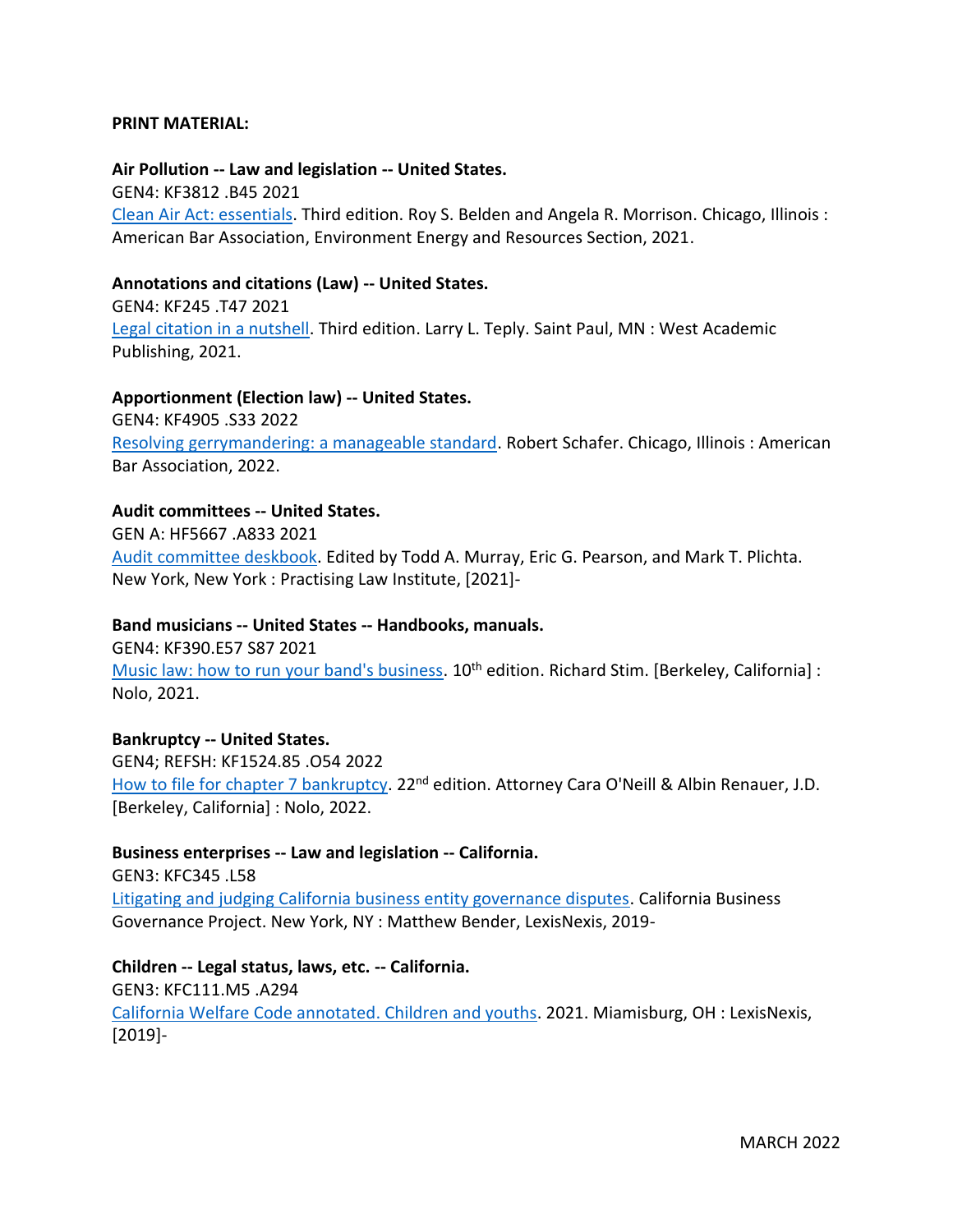# **Children with disabilities -- Legal status, laws, etc. -- United States.**

GEN4; REFSH: KF480 .U73 2021

[Special needs trusts: protect your child's financial future.](https://innopac.ocpll.org/record=b240171) 9<sup>th</sup> edition. Kevin Urbatsch & Jessica Farinas Jones. Berkeley, California : Nolo, 2021.

### **Civil procedure -- California.**

GEN3: KFC995 .W52 2021

[California procedure.](https://innopac.ocpll.org/record=b240912) Sixth edition. B.E. Witkin and members of the publisher's editorial staff. [Eagan, Minnesota] : Thomson Reuters, 2021-

### **Class actions (Civil procedure) -- United States.**

GEN4: KF8896 .P73 2021

[A practitioner's guide to class actions.](https://innopac.ocpll.org/record=b240170) Third edition. [Edited by] Marcy Hogan Greer, Amir Nassihi. Chicago, Illinois : American Bar Association, Tort Trial and Insurance Practice Section, 2021.

### **Constitutional law -- United States.**

GEN4: KF4550 .V55 2021

[A companion to the United States Constitution and its amendments.](https://innopac.ocpll.org/record=b237667) Seventh edition. John R. Vile. Santa Barbara, California : Praeger, an imprint of ABC-CLIO, LLC, 2021.

### **Constitutional law -- United States -- Problems, exercises, etc.**

GEN4: KF4550.Z9 D45 2013

[The Glannon guide to constitutional law: governmental structure and powers, learning](https://innopac.ocpll.org/record=b237665)  [constitutional law through multiple-choice questions and analysis.](https://innopac.ocpll.org/record=b237665) Second edition. Brannon Padgett Denning. New York : Wolters Kluwer Law & Business, 2013.

#### GEN4: KF8742 .C464 2021

[The Supreme Court in transition: October term 2020.](https://innopac.ocpll.org/record=b240165) Erwin Chemerinsky. Chicago, Illinois : American Bar Association, Judicial Division, 2021.

**Construction industry -- Insurance -- Law and legislation -- United States.** GEN4: KF1190 .S53 2018

[Construction insurance: coverages and disputes.](https://innopac.ocpll.org/record=b242680) Second edition. Michael T. Callahan, John L. Hayob. New York : LexisNexis, [2018]-

**Contracts -- United States -- Popular works.** REFSH: KF801.Z9 S75 2021 [Contracts: the essential business desk reference.](https://innopac.ocpll.org/record=b239863) Third edition. Richard Stim. Berkeley, California : Nolo, 2021.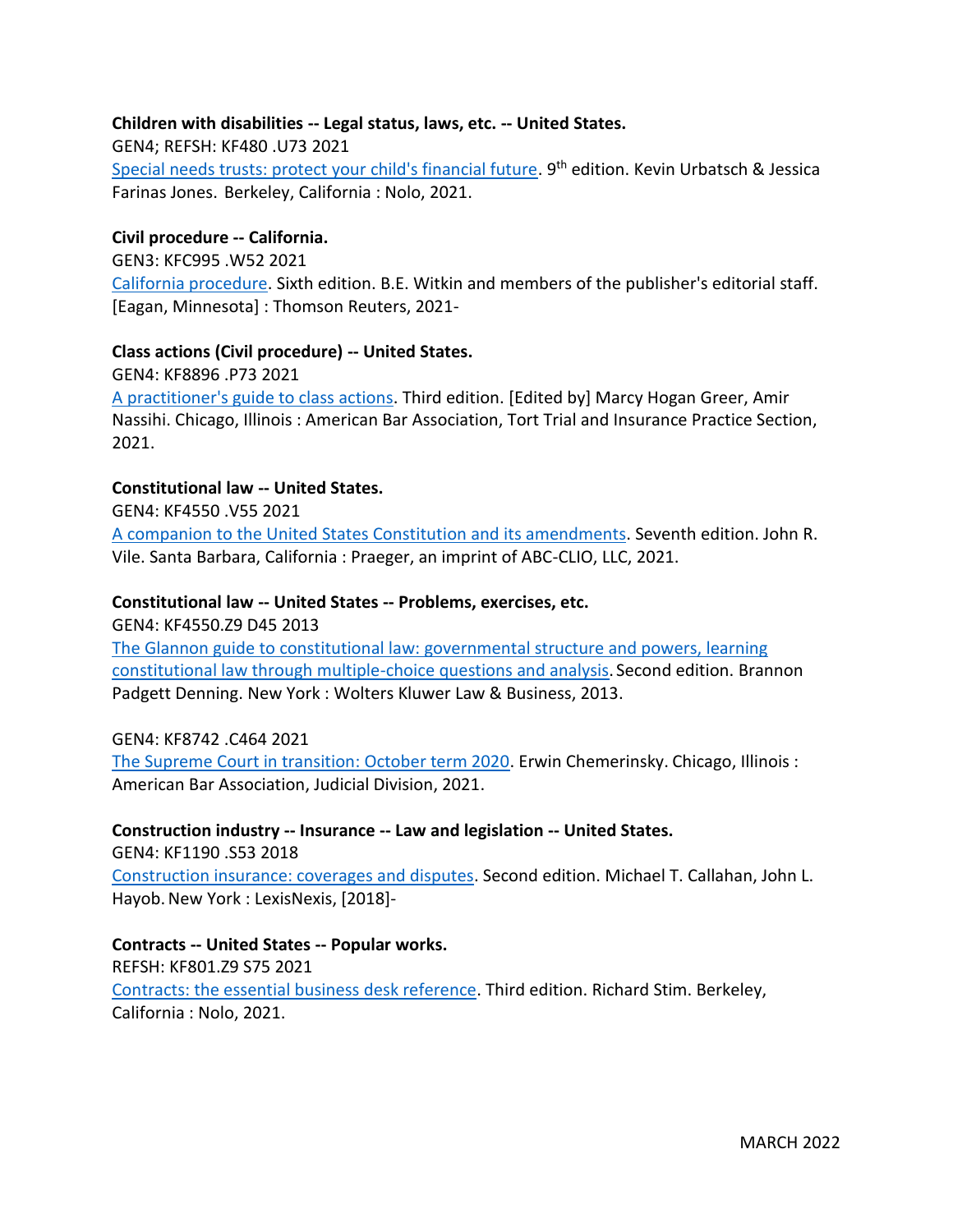# **Copyright -- United States.**

### GEN4: KF2994 .L34 2022

[Copyright law in a nutshell.](https://innopac.ocpll.org/record=b240917) Fourth edition. Mary LaFrance, IGT Professor of Intellectual Property Law, William S. Boyd School of Law, University of Nevada, Las Vegas. St. Paul, MN : West Academic Publishing, 2022.

### **Corporate internal investigations.**

GEN A: K5216 .I58 2021

[An international guide to corporate internal](https://innopac.ocpll.org/record=b240167) investigations. Mark Beardsworth, Patrick Hanes, Ibtissem Lassoued, Saverio Lembo, and Frances McLeod, editors; foreword by Sally Yates. Chicago, Illinois : American Bar Association, Criminal Justice Section, 2021.

### **Criminal investigation -- United States.**

GEN4: KF9619 .M38 2021 [Criminal investigation handbook: strategy, law, and science.](https://innopac.ocpll.org/record=b240161) 2021 edition. Thomas P. Mauriello. New York, NY : LexisNexis Matthew Bender, 2021.

### **Criminal law -- United States.**

GEN4: KF9219 .W43 2021 [Wharton's criminal law.](https://innopac.ocpll.org/record=b240926) 16<sup>th</sup> edition. Jens David Ohlin. Eagan, MN : Thomson Reuters, 2021.

### **Data protection -- Law and legislation -- United States.**

GEN4: KF1263.C65 M5745 2022 [Cybersecurity law.](https://innopac.ocpll.org/record=b242604) Michael S. Mireles, Jack L. Hobaugh Jr. St. Paul, MN : West Academic Publishing, 2022.

# **Discrimination in employment -- Law and legislation -- United States -- Popular works.** REFSH: KF3464 .E54 2021

[The essential guide to handling workplace harassment & discrimination.](https://innopac.ocpll.org/record=b239865) Fifth edition. Deborah C. England. Berkeley, California : Nolo, 2021.

**Dispute resolution (Law) -- United States.** GEN4: KF9084 .N65 2021 [Alternative dispute resolution in a nutshell.](https://innopac.ocpll.org/record=b240159) Fifth edition. Jacqueline M. Nolan-Haley. St. Paul, MN : West Academic Publishing, 2021.

**Drunk driving -- Law and legislation -- California.** GEN3: KFC477 .C356 [California driving under the influence defense.](https://innopac.ocpll.org/record=b240925) [Eagan, Minnesota] : Thomson Reuters, [2020]-

# **Emigration and immigration law.**

GEN A: K3275 .H36 2021 [Crossing: how we label and react to people on the move.](https://innopac.ocpll.org/record=b239374) Rebecca Hamlin. Stanford, California : Stanford University Press, 2021.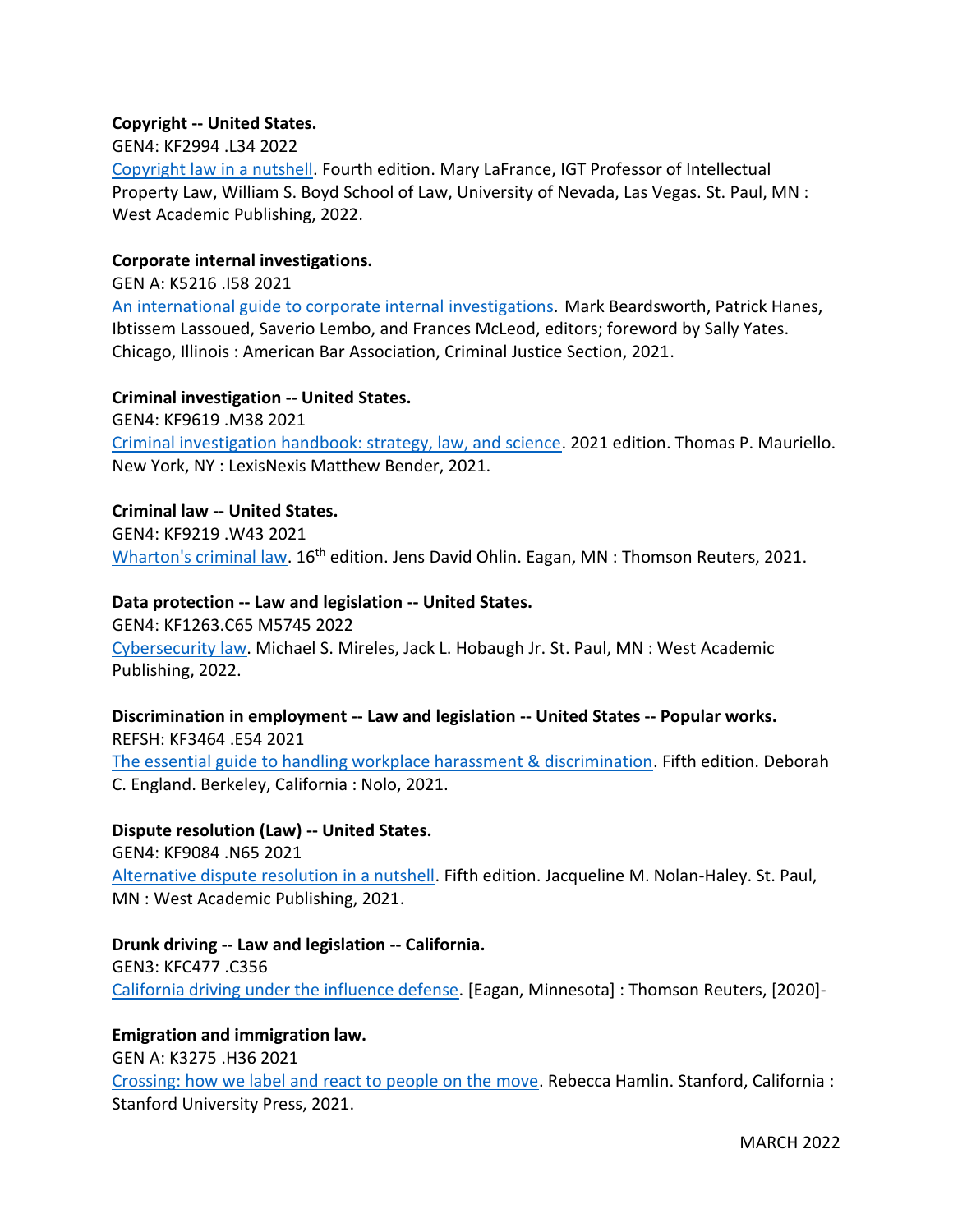# **Entertainers -- Legal status, laws, etc. -- United States.**

GEN4: KF2932.A15 E58

[Entertainment law & litigation.](https://innopac.ocpll.org/record=b242686) 2020-21. New Providence, NJ : Matthew Bender & Company, Inc., a member of LexisNexis, [2014]-

# **Environmental law, International.**

GEN A: K3585.6 .G87 2022

[International environmental law in a nutshell.](https://innopac.ocpll.org/record=b240919) Sixth edition. Lakshman D. Guruswamy, Elizabeth Leigh Neville. St. Paul, MN : West Academic Publishing, 2022.

### **Estate planning -- United States.**

GEN4: KF746.A3 A53 [Anderson's estate planning forms and clauses.](https://innopac.ocpll.org/record=b242688) 2nd ed. Jeffrey A. Schoenblum. New Providence, NJ : LexisNexis, 2010-

**Evidence (Law) -- California.** GEN3: KFC1030.A29 C355 [California evidence: ... courtroom manual.](https://innopac.ocpll.org/record=b242690) 2021. Cincinnati : Anderson Pub. Co., 2000-

# **Evidence (Law) -- California -- Outlines, syllabi, etc.**

GEN3: KFC1030 .M55 2021 [Laying a foundation to introduce evidence: \(preparing and using evidence at trial\).](https://innopac.ocpll.org/record=b240922) Hon. Donald F. Miles; judge's perspective, Hon. Gregory Alarcon, Superior Court of California, County of Los Angeles. Oakland, California : Continuing Education of the Bar--California, 2021.

# **Evidence (Law) -- United States.**

GEN4: KF8935.Z9 R6 2022 [Evidence in a nutshell.](https://innopac.ocpll.org/record=b240918) Seventh edition. Paul F. Rothstein, David Crump, Ronald J. Coleman. St. Paul, MN : West Academic Publishing, 2022.

#### **Evidence, Criminal -- United States.**

GEN4: KF9660 .I47 2016 [Criminal evidentiary foundations.](https://innopac.ocpll.org/record=b242683) Third edition. Edward J. Imwinkelried, Daniel D. Blinka.New Providence, NJ : LexisNexis : Matthew Bender, 2016.

# **Exculpatory evidence -- United States.**

GEN4: KF9678 .I48 2021 [Exculpatory evidence: the accused's constitutional right to introduce favorable evidence.](https://innopac.ocpll.org/record=b240913) Fifth edition. Edward J. Imwinkelried, Norman M. Garland. New York, NY : LexisNexis, 2021.

# **Franchises (Retail trade) -- Law and legislation -- United States.**

GEN4: KF2023 .F668 2021

[Franchise law compliance manual.](https://innopac.ocpll.org/record=b240166) Third edition. Elizabeth S. Dillon and James A. Goniea, editors. Chicago, Illinois : American Bar Association, Forum on Franchising, 2021.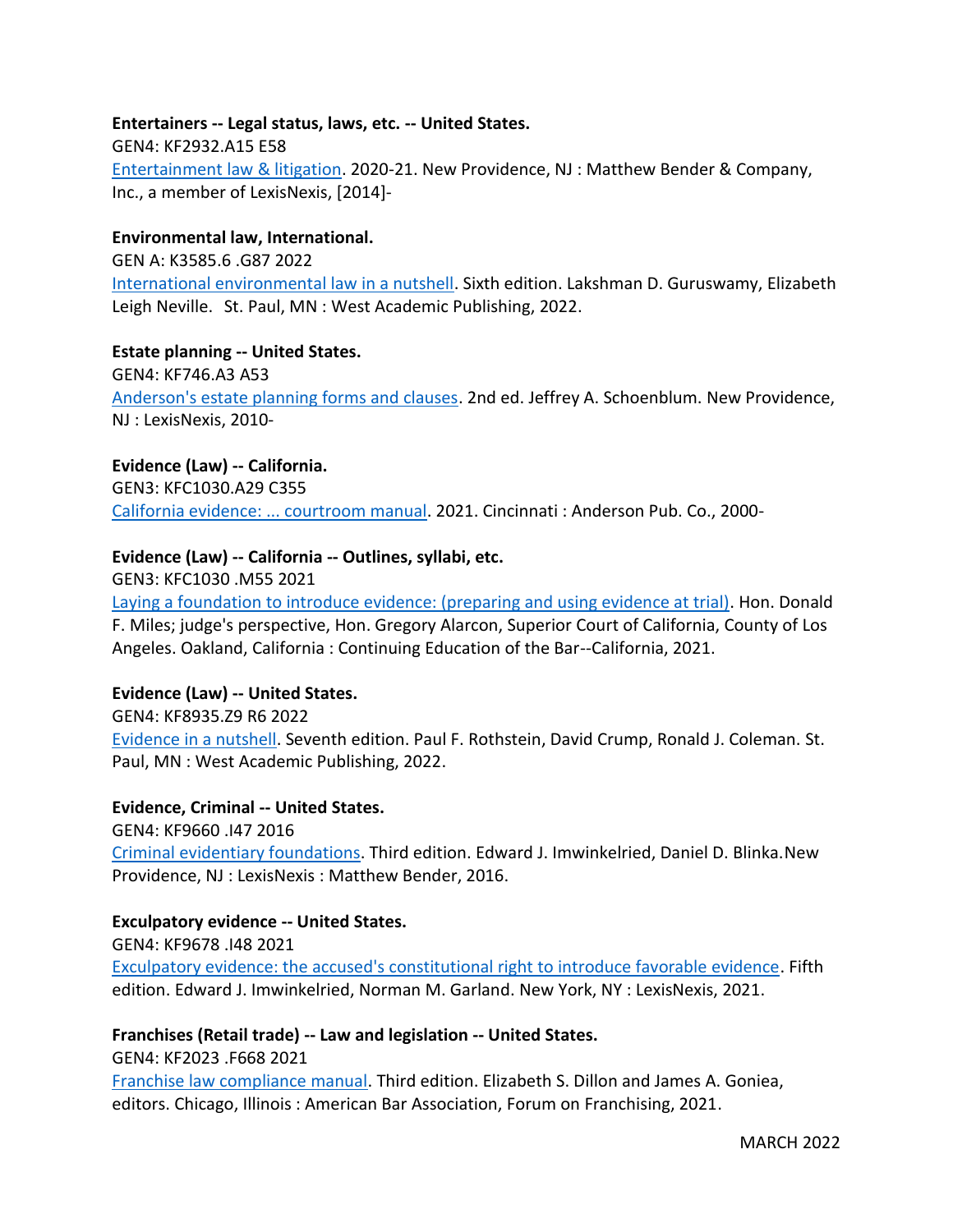# **Government purchasing -- Law and legislation -- United States.**

GEN4: KF849 .B494 2021

[Best practices in the acquisition of a government contractor.](https://innopac.ocpll.org/record=b240163) Second edition. Editors, Todd R. Overman and Damien Specht. Chicago, Illinois : American Bar Association, Public Contract Law Section, 2021.

# **Insurance law -- United States.**

GEN4: KF1164.85 .F74 2022

[Insurance law in a nutshell.](https://innopac.ocpll.org/record=b240134) Sixth edition. Christopher C. French, John F. Dobbyn. St. Paul, MN : West Academic Publishing, 2022.

### **Intellectual property -- United States.**

GEN4: KF2979 .M44 2019 [The role of intellectual property in U.S. Homeland Security.](https://innopac.ocpll.org/record=b231301) Geoffrey McGovern, Maria McCollester, Douglas C. Ligor, Sheng Tao Li, Douglas Yeung, Laura Kupe. [United States] : Homeland Security Operational Analysis Center, 2019.

### **Internet -- Law and legislation -- United States.**

GEN4: KF390.5.C6 R878 2021 [Global Internet law.](https://innopac.ocpll.org/record=b240135) Fourth edition. Michael L. Rustad. St. Paul, MN : West Academic Publishing, 2021.

### **Judicial error -- United States.**

GEN4: KF9756 .G47 2015

[Criminal trial error and misconduct.](https://innopac.ocpll.org/record=b242681) Third edition. Bennett L. Gershman, Professor of Law, Pace University School of Law. Charlottesville, Virginia : LEXIS Law Publishing, 2015.

# **Jury instructions -- California.**

REF: KFC1171 .J83

[Judicial Council of California criminal jury instructions: CALCRIM.](https://innopac.ocpll.org/record=b242663) 2021. Judicial Council of California, Task Force on Criminal Jury Instructions. Newark, NJ : LexisNexis Matthew Bender, 2005-

#### **Justice, Administration of, in motion pictures.**

GEN A: PN1995.9.J8 A75 2021

[Real to reel: truth and trickery in courtroom movies.](https://innopac.ocpll.org/record=b239375) Michael Asimow & Paul Bergman. Lake Mary, FL : Vanderplas Publishing, LLC, 2021.

# **Labor laws and legislation – United States -- Popular works.**

GEN4: KF3457 .D45 2021

[Dealing with problem employees: how to manage performance & personality issues in the](https://innopac.ocpll.org/record=b239866)  [workplace.](https://innopac.ocpll.org/record=b239866) 11<sup>th</sup> edition. Amy DelPo and Lisa Guerin. Berkeley, California : Nolo, 2021.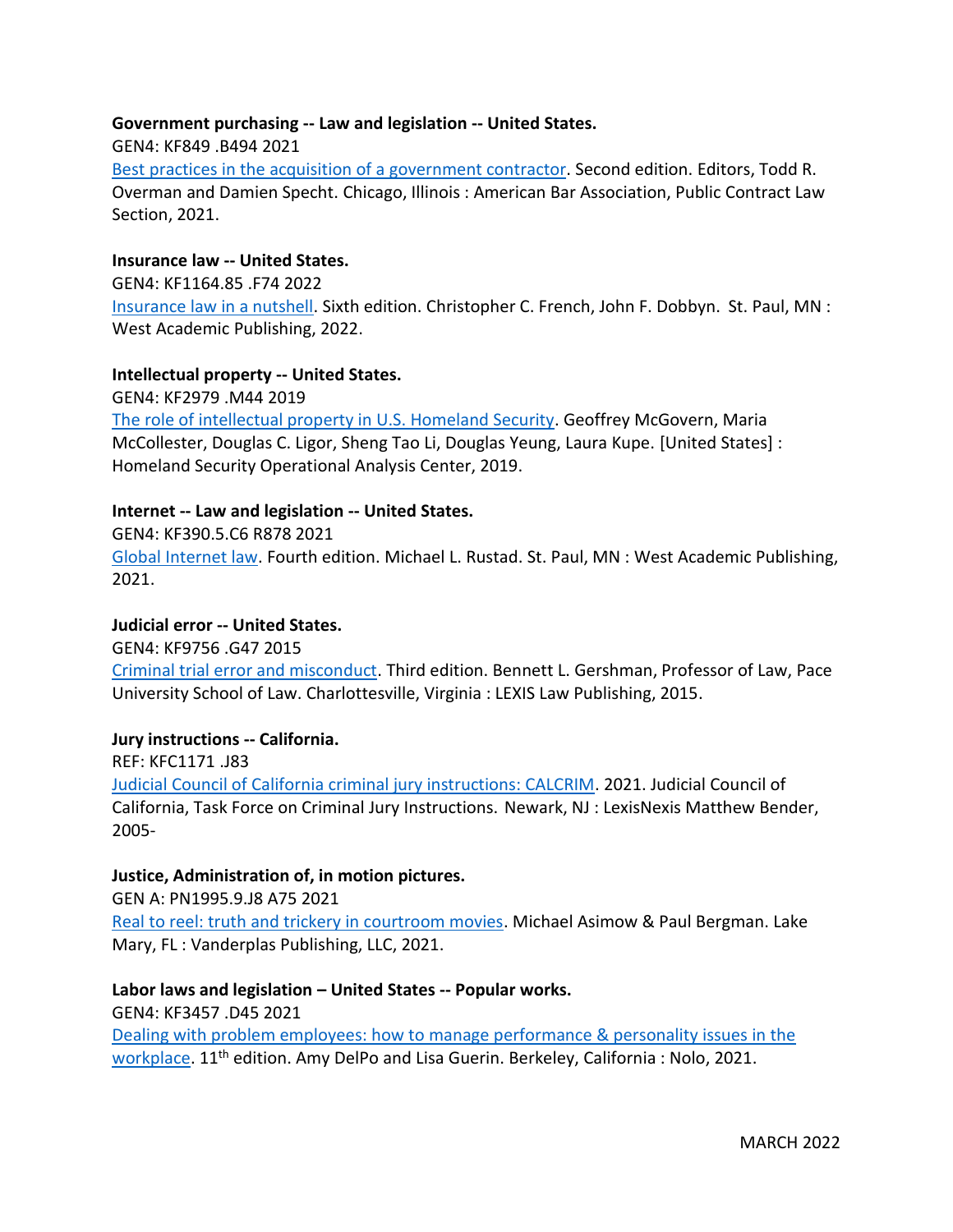# **Land use -- Law and legislation -- United States.**

# GEN4: KF5698 .S35 2021

[Land use law in a nutshell.](https://innopac.ocpll.org/record=b240158) Third edition. Patricia E. Salkin, Jennie C. Nolon. St. Paul, MN : West Academic Publishing, 2021.

# **Law offices -- United States.**

GEN4: KF318 .B74 2021 [Running legal like a business: the fundamental of legal operations for law departments.](https://innopac.ocpll.org/record=b242606) Connie Brenton, Susan Raridon Lambreth. New York City : PLI Press, 2021.

# **Letters of credit -- United States.**

GEN4: KF1028 .M36 2021 [The ABCs of the UCC : Article 5, Letters of credit.](https://innopac.ocpll.org/record=b242601) Second edition. Ronald Mann. Chicago, Illinois : American Bar Association, Business Law Section, 2021.

# **Mechanics' liens -- California -- Outlines, syllabi, etc.**

GEN3: KFC229 .H36 2021 [Handling mechanics' liens and related remedies \(private works\): here's how and when to do it.](https://innopac.ocpll.org/record=b240914) Gordon Hunt. Oakland, California : CEB, Continuing Education of the Bar--California, 2021.

### **Naturalization -- United States -- Popular works.**

GEN4; REFSH: KF4710.Z9 B73 2021 [Becoming a U.S. citizen: a guide to the law, exam & interview.](https://innopac.ocpll.org/record=b239862) 10<sup>th</sup> edition. IIona M. Bray, J.D. [Berkeley, California] : Nolo, 2021.

# **Nonprofit organizations -- Taxation -- United States -- Popular works.**

GEN4: KF6449 .F57 2022 [Every nonprofit's tax guide: how to keep your tax-exempt status & avoid IRS problems.](https://innopac.ocpll.org/record=b240924) 7 th edition. Stephen Fishman, J.D. Berkeley, California : Nolo, 2022.

# **Pension trusts -- Law and legislation -- United States.**

GEN4: KF3512 .L477 2021 [ERISA fiduciary answer book.](https://innopac.ocpll.org/record=b239342) Tenth edition. Stacey C.S. Cerrone, Al Holifield, Robert Rachal. New York : Wolters Kluwer, 2021

# **Personal injuries -- United States -- Popular works.**

GEN4; REFSH: KF1257 .M38 2021 [How to win your personal injury claim.](https://innopac.ocpll.org/record=b240172) 11<sup>th</sup> edition. Joseph L. Matthews. Berkeley : Nolo, 2021.

# **Practice of law -- Economic aspects -- United States.**

GEN4: KF318 .L255 2021

[The power of legal project management: a practical handbook.](https://innopac.ocpll.org/record=b242602) Second edition. Susan Raridon Lambreth and David A. Rueff Jr. Chicago, Illinois : American Bar Association, Law Practice Division, 2021.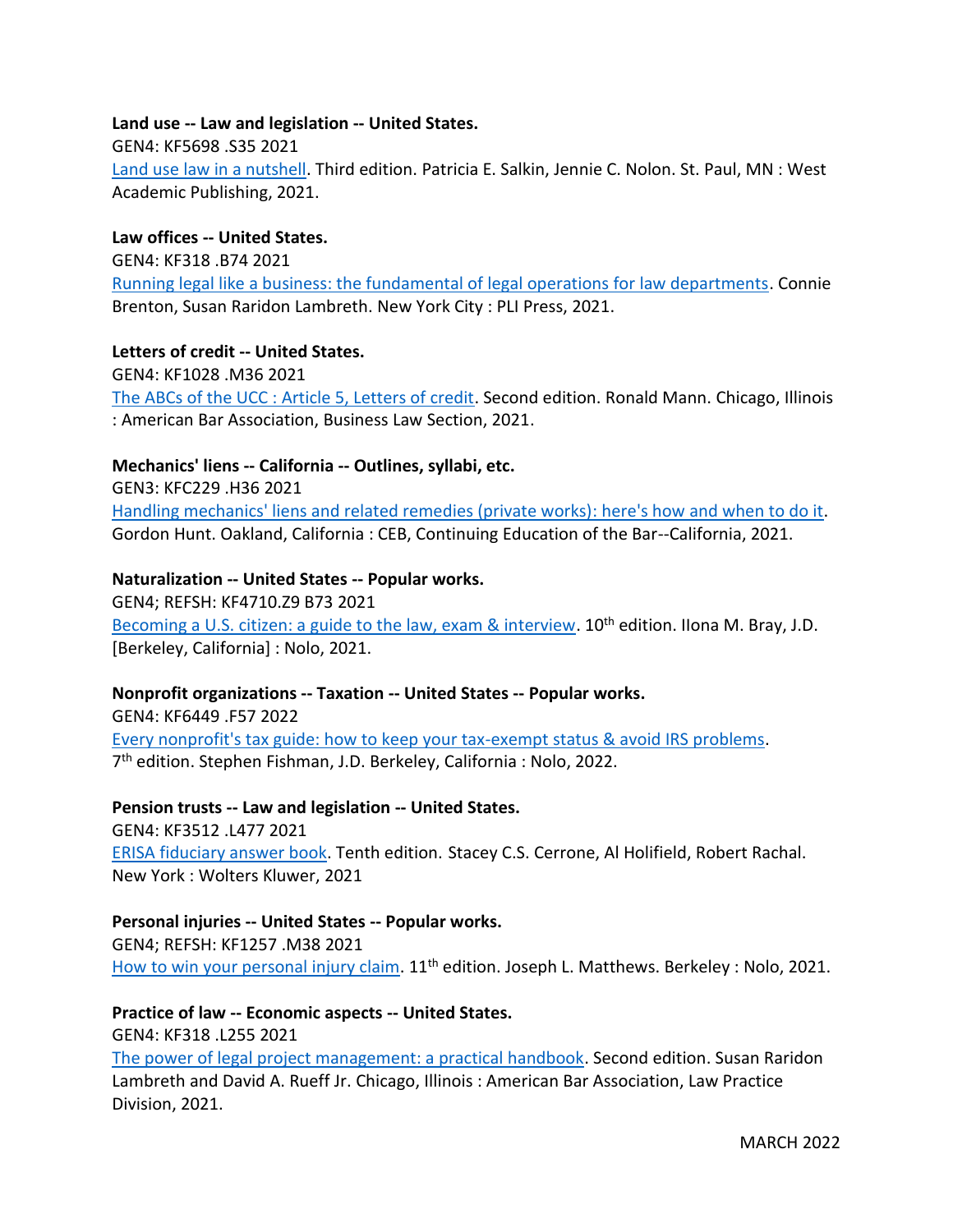# **Premises liability -- United States.**

GEN4: KF1287 .P332

[The law of premises liability: tort liability of the owner or occupier of real property](https://innopac.ocpll.org/record=b242685) for harm [inflicted upon persons while on the premises and for harm inflicted by persons who become](https://innopac.ocpll.org/record=b242685)  [intoxicated while on the premises.](https://innopac.ocpll.org/record=b242685) Fourth edition. Glen Weissenberger, Barbara B. McFarland. New Providence, NJ : LexisNexis, [2011]-

### **Priorities of claims and liens -- United States.**

GEN4: KF1532 .B36 2021

[The bankruptcy claims handbook.](https://innopac.ocpll.org/record=b240168) Second edition. Business Bankruptcy Committee, Monique D. Hayes, Paul R. Hage and Brett D. Fallon, editors. Chicago, Illinois : American Bar Association, Business Law Section, 2021.

### **Public health laws -- United States.**

GEN4: KF3775 .H63 2022 [Public health law in a nutshell.](https://innopac.ocpll.org/record=b240920) Fourth edition. James G. Hodge, Jr. Saint Paul, MN : West Academic Publishing, 2022.

# **Repossession -- United States.**

GEN4: KF1058 .C37 2022

[Repossessions.](https://innopac.ocpll.org/record=b242605) Tenth edition. Carolyn L. Carter; contributing authors, Jeremiah Battle, Jr., Andrew Milz, Jonathan Sheldon, Tara Twomey, John W. Van Alst. Boston, MA : National Consumer Law Center, 2022.

# **Security (Law) -- California -- Outlines, syllabi, etc.**

GEN3: KFC266 .G767 2021 [Enforcing security interests in personal property: here's how and when to do it.](https://innopac.ocpll.org/record=b242600) Jerome A. Grossman, Dana Frederick Clarke. Oakland, California : Continuing Education of the Bar-- California, 2021.

#### GEN3: KFC266 .R644 2021

[Taking security interests in personal property: here's how and when to do it.](https://innopac.ocpll.org/record=b242599) Loren Kessler Higgins, Kate M. Ferrara. Oakland, California : CEB, Continuing Education of the Bar--California, 2021.

# **Security (Law) -- United States -- States.**

GEN4: KF1050.Z95 R4332

[Security interests in personal property.](https://innopac.ocpll.org/record=b243580) Third edition. Eldon H. Reiley. [Eagan, Minnesota] : Thomson Reuters, 2021-

**Sexual minorities -- Legal status, laws, etc. -- United States.** GEN4: KF4754.5 .C65 2022 [Sexual orientation, gender identity, and the law in a nutshell.](https://innopac.ocpll.org/record=b240133) Second edition. Ruth Colker. St. Paul, MN : West Academic Publishing, 2022.